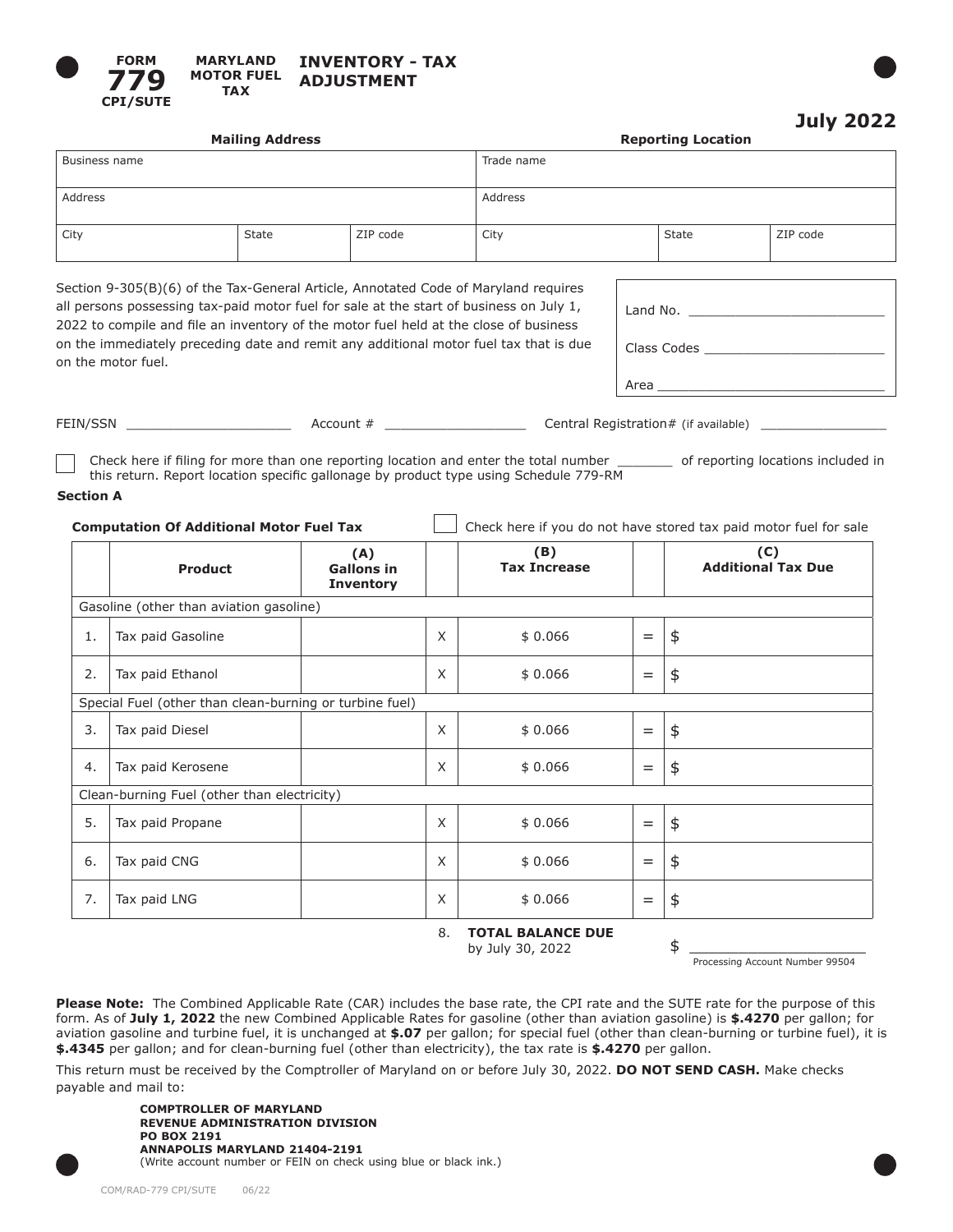

**SIGNATURE AND VERIFICATION**: I do solemnly declare, certify, and affirm under the penalties of perjury that the contents of this document (including any accompanying schedules and statements) are true, correct and complete to the best of my knowledge, information and belief.

Signature Title

Print Name Email address

Date Telephone Number

# **For more information:**

Visit our Web site at **www.marylandtaxes.gov** or call Taxpayer Services Division at 410-260-7980 in Central Maryland or 1-800-638- 2937 from elsewhere. **Mail to:** Comptroller of Maryland, Revenue Administration Division, PO Box 2191, Annapolis, MD 21404-2191.